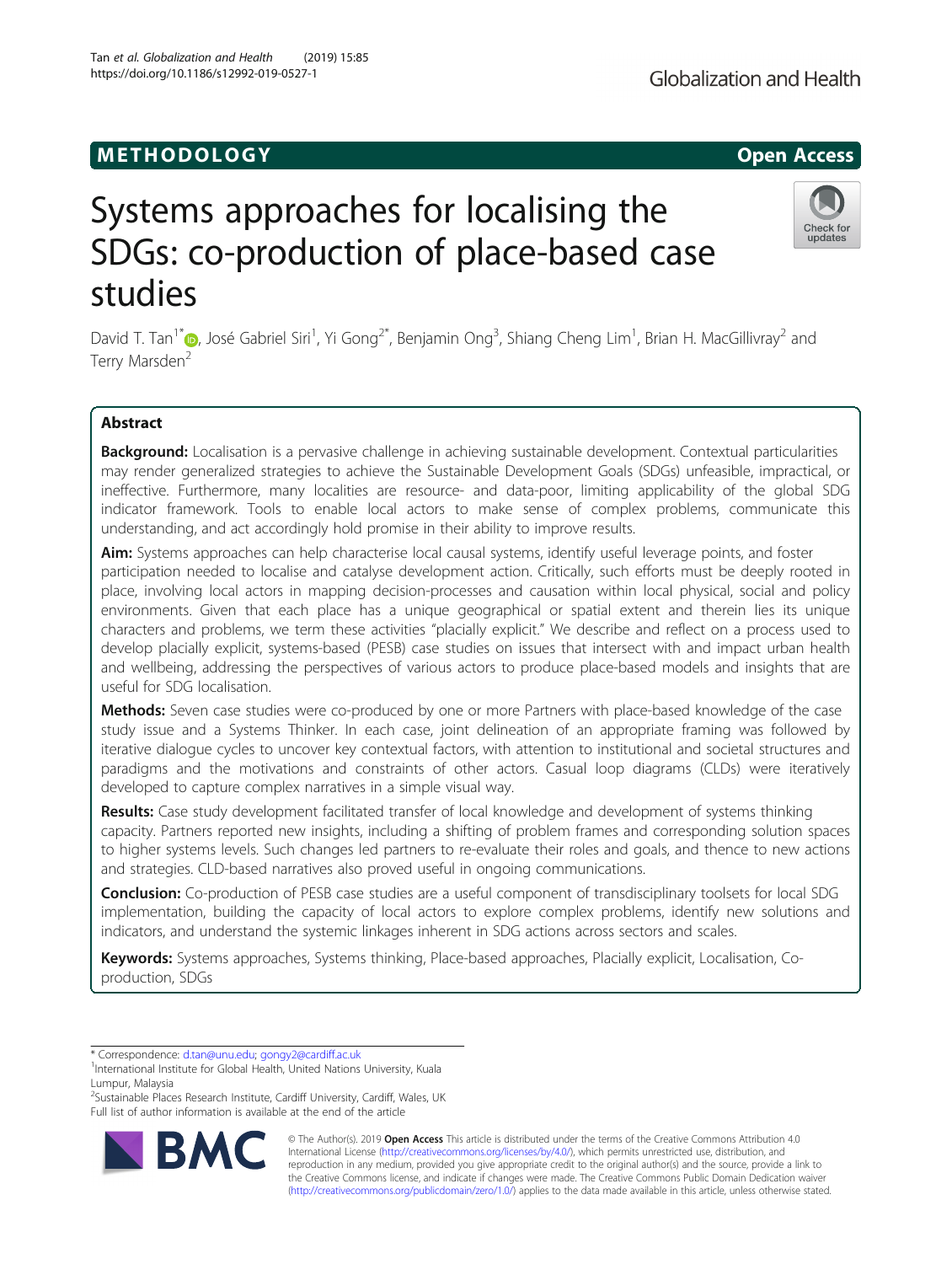# Background

# Translating SDGs into local contexts

The United Nations Sustainable Development Goals (SDGs) were adopted in 2015 as a globally agreed vision for advancing the conditions of people and planet while ensuring that no one is left behind. Because health is central to and deeply interlinked with sustainable development [\[1](#page-8-0)], progress toward these goals is essential for creating physical, social and policy environments that will sustain and enhance health and wellbeing. Realising such progress will require action at local scales; yet localisation involves more than just local application of high-level agendas. Rather, SDG localisation encompasses local agenda setting, decision-making, and process monitoring with locally adapted indicators, which together generate the ownership necessary for successful SDG implementation at local scale. It is thus critical that the apparatus of sustainable development focus on being more responsive and relevant to local needs and aspirations.

Substantial difficulties exist in translating high-level SDG goals for local contexts, as evidenced by the literature on gaps between global indicators and local needs and understandings. Global indicators enable comparison between contexts but may sacrifice local validity [\[2](#page-8-0), [3\]](#page-8-0) and the ability to motivate action by reflecting local values [\[4](#page-8-0), [5\]](#page-8-0). Furthermore, global indicators may be unusable at local scales where data, or the resources and capacity to obtain such data, are unavailable [\[2](#page-8-0), [3](#page-8-0)]. The necessary development of SDG indicators that match locally available needs, values, and capacity is hampered by the same resource and capacity deficits that limit local application of global indicators. Furthermore, responsibilities and expertise are vertically and horizontally fragmented. This fragmentation frequently isolates local actors, depriving them of support and empowerment and thereby limiting meaningful participation and ownership. This is problematic given that participation, rooted in place as an organising principle, is critical for connecting domains such as urban planning and health [[6](#page-8-0)–[8\]](#page-8-0) that are critical for SDG action.

# Systems approaches for localisation

Despite shared emphases on contextual understanding and holistic approaches, systems thinking and placebased approaches have rarely, and only recently, been mentioned together in scientific literature  $[9-11]$  $[9-11]$  $[9-11]$  $[9-11]$  $[9-11]$ . They intersect in systems approaches [\[12](#page-8-0)–[15\]](#page-8-0), which are strategies for problem exploration, framing and solving that make use of systems thinking tools and methodologies in tandem with participatory engagement beyond the academy.

Systems thinking has been defined in various ways, with key elements including a consideration of interconnections, holistic rather than reductionist approaches, and exploration of dynamic and emergent behaviour arising from the action of feedback relationships [[16\]](#page-8-0). Systems thinking provides tools for managing complexity by shifting problem frameworks from linear cause-effect interpretations toward an understanding of the larger context in which interventions might occur, how other actors might respond, and unintended consequences that might affect not only outcomes but also interventions themselves [[17\]](#page-8-0).

Place-based approaches are motivated by the idea that sustainability problems are often best understood by analysing human–environment interactions in specific locations and at relatively small scales. This is generally justified in terms of analytical tractability, or on the grounds that macro-scale approaches involve the sacrifice of process detail, or in the belief that human–environment interactions are strongly context-sensitive [[18](#page-8-0), [19\]](#page-8-0). An important critique of the local approach to sustainability issues is that action which is locally optimal may shift externalities to other scales, sectors, or locations. Systems thinking, with its emphasis on interconnectedness, can be a useful corrective to this.

Systems approaches make use of Causal Loop Diagrams (CLDs) and other systems thinking tools to enable participatory exploration of problems. In addressing local problems, a place-specific approach is critical, because problems manifest in unique ways in particular contexts. Although common contextual features are often shared across different settings, the interconnections and interdependencies between parts of systems (especially between people and environments) are often diverse, dynamic, and, most importantly, place-specific. Preexisting social, cultural, economic, and environmental conditions in different places also play a significant role in determining the structure of causal chains [\[20\]](#page-8-0). Thus, lessons are not easily translated across contexts. Rather, efforts to address local problems—such as in SDG localisation—require a placially explicit understanding of the relationships and interconnections in that place.

In systems approaches, placially explicit understanding is achieved by engaging actors and stakeholders with systems tools for model- and narrative-building. These methodologies provide a common language that is a necessary part of any solution for overcoming disciplinary and organisational fragmentation and enabling diverse stakeholders to create shared narratives about important development issues [\[21\]](#page-8-0). A common language is critical to transdisciplinary work that integrates both academic researchers from different unrelated disciplines and nonacademic participants to examine a common goal and create new knowledge and theory [[22](#page-8-0)]. Narratives developed in transdisciplinary projects can advance localisation of the SDGs in various ways: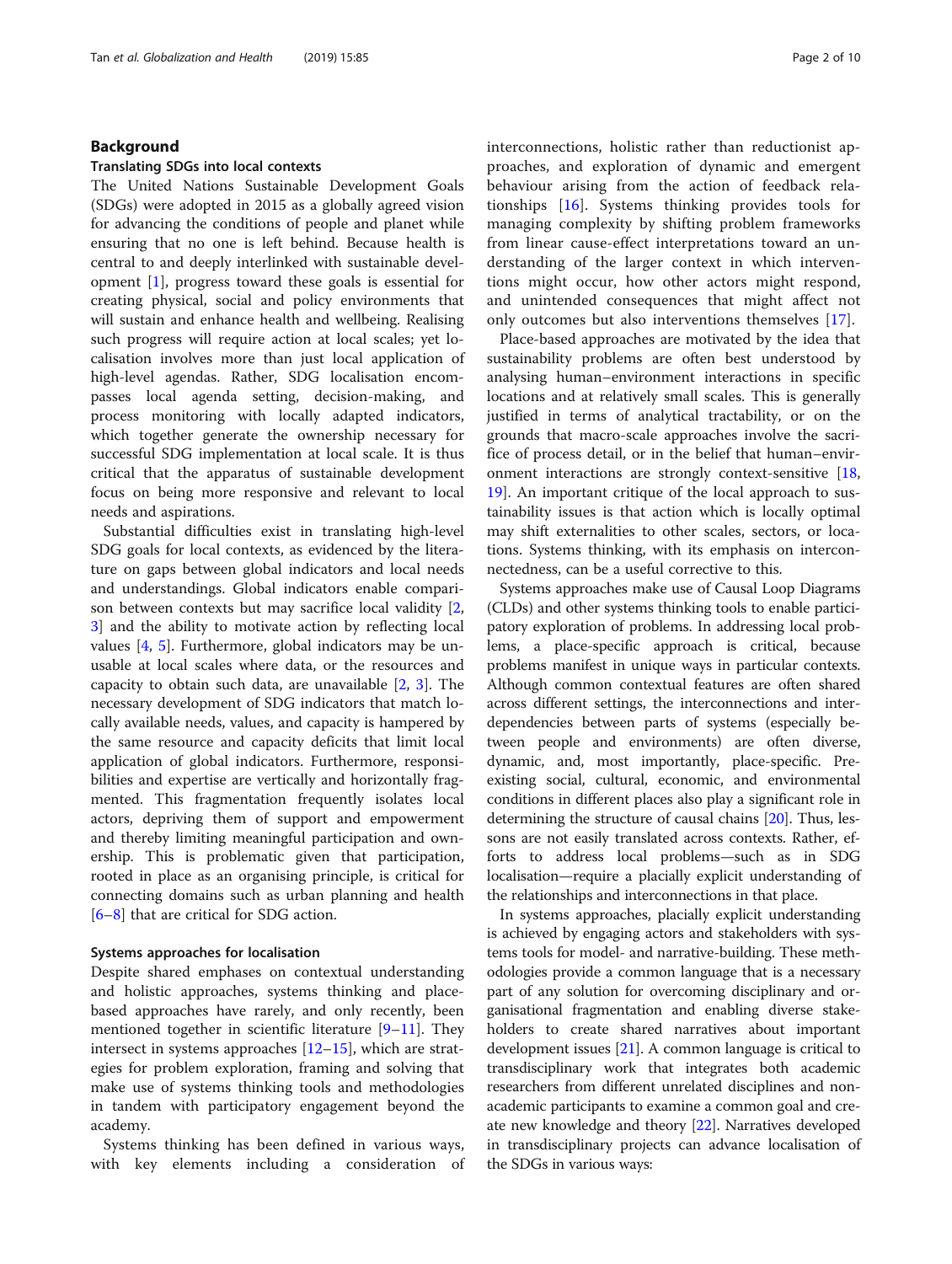- By facilitating the creation and communication of holistic understandings of complex socio-ecological issues [[23](#page-8-0)].
- By creating systems frameworks that are useful for evaluating likely leverage points and consequences of actions [\[24,](#page-8-0) [25](#page-9-0)], thus suggesting local SDG solutions and ways to parlay the SDGs into broader local development.
- By fostering the development of relationships among actors, thus providing a pathway for developing the local, intersubjective, value-based indicators advocated by Burford et al. [[4,](#page-8-0) [5](#page-8-0)] and enabling the integrated multi-level partnerships that have been identified as one of the key drivers for SDGs localisation [\[26,](#page-9-0) [27\]](#page-9-0).

Transdisciplinary systems thinking workshops have been a typical vehicle for building systems thinking capacity and applying systems methodologies to local problem exploration [[28,](#page-9-0) [29](#page-9-0)]. Such workshops facilitate transdisciplinary action, often by training participants to overcome disciplinary barriers, and can thereby serve as a vehicle for systems approaches. However, while valuable, such workshops are often resource-intensive, and may require the convening of large groups of stakeholders. Here, we describe and reflect on a complementary capacity-building process: co-development of placially explicit, systems-based (PESB) case studies. Such studies are well-suited to meet intersecting challenges of SDG localisation in ways that improve health and wellbeing, especially in low-resource and lowcapacity settings.

# Methods

While the urban environment, including land use and the built environment, is an important influence on health [\[30](#page-9-0)–[34\]](#page-9-0), the fields of urban planning and public health are limited in their interactions, the result of a long-standing divergence [[6,](#page-8-0) [35](#page-9-0)]. Under the Systems Thinking and Place Based Methods for Healthier Malaysian Cities (SCHEMA) project, an effort to improve decision-making for urban health, PESB case studies were developed to demonstrate the value of systems approaches for improving understanding and developing narratives to address this and other such gaps, with the end goal of improved decision making. Simple CLDs were used to visually communicate the complex relationships among urban planning, public health, and other fields [\[21,](#page-8-0) [24\]](#page-8-0). These were combined with other written and visual elements to produce seven case studies (Table [1\)](#page-3-0) aimed at policy-makers, which were launched at the 9th World Urban Forum (WUF9) in Kuala Lumpur, Malaysia.

Case studies were co-produced by one or more partners with place-specific knowledge of the case study issue ("Partners") and an expert in systems thinking ("Systems Thinker"). Table [1](#page-3-0) briefly summarizes case studies and key insights. Partners were recruited via an open call and through professional networks. Partners included representatives from civil society organisations, policy researchers, academics, and the private sector. With one exception, Partners had no or minimal prior exposure to systems thinking.

Co-production of PESB case studies was designed to fully engage Partners in holistic problem definition and representation so that Partners retained control over the transfer of knowledge, often implicit or tacit, into the case study format [[36](#page-9-0)]. The process began with selection of an appropriate framework for understanding the issue in question. Partners were provided with a short primer on CLDs, a sample case study, and a short set of guidelines. They then developed a 200-word abstract describing the problem and highlighting attempted or proposed solutions. The Systems Thinker followed up with Partners individually, via e-mail or a face-to-face meeting, with an iterative series of questions, based on principles in systems approaches, to map out the larger context in which the case study was embedded. Attention was given to institutional and societal structures and paradigms, as well as the motivations and constraints of other actors involved in the problem and/or solution.

Based on responses to initial questions, the Systems Thinker developed three to four candidate CLDs that attempted to create a conceptual model of causal linkages surrounding the problem and solution in a manner consistent with the Partner's narrative. Partners were asked to identify what was correctly captured and what was left out, concluding with the selection of a preliminary CLD and corresponding problem frame that accurately represented the Partner's understandings. The selected CLD went through several further iterations, informed by ongoing engagement. The CLDs were broken down into 3–4 stages of complexity. The simplest stage involved one or two key feedback loops, with further contextual detail added in subsequent stages. Potential systems-based interventions were usually added in the last stage. When the CLDs were finalised, Partners wrote the case study text, using the CLD stages as an outline. The Systems Thinker played an editorial role to ensure the text was consistent with and adequately explained the narrative portrayed in the CLDs. Contact time between the Systems Thinker and the Partners varied widely, averaging ten hours per case study on face-toface time and written correspondence. The Systems Thinker spent around ten additional hours in developing CLDs and in the editorial role. Partners also spent between five to twenty hours in research and writing; the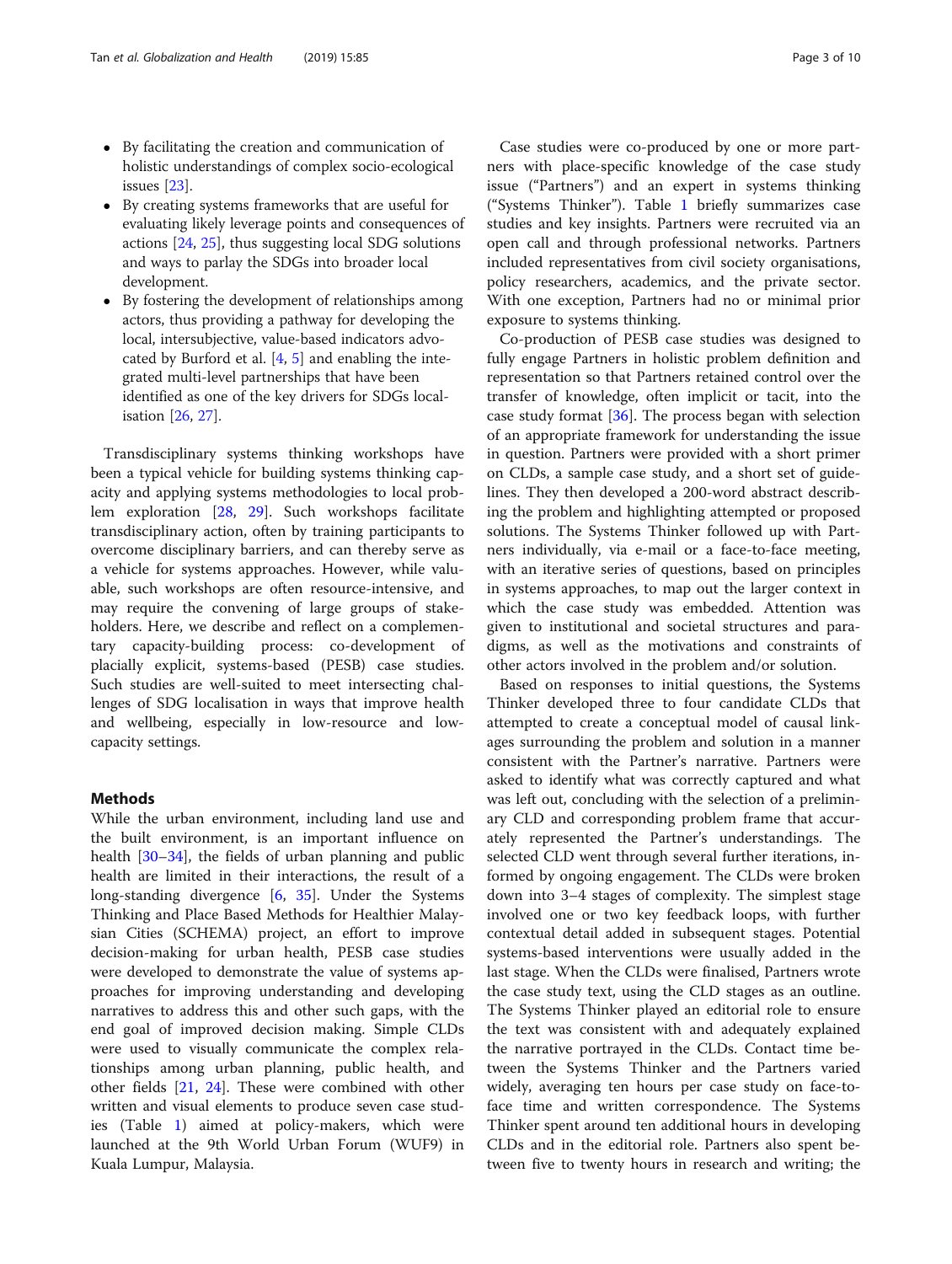<span id="page-3-0"></span>Partners who spent more time intended to use the content and analysis of the case studies in other aspects of their work.

# Results

Development of the PESB case studies facilitated a transfer of local knowledge from Partners to the Systems Thinker, and development of systems thinking capacity in the former. In five of the seven case studies, Partners engaged deeply with CLD development, giving substantive comments about CLD structure and variable naming. These partners reported new insights that changed the way they understood the highlighted issue. One factor that encouraged engagement was relevance to future work undertaken by the Partners, such as in Case Study #2, which the Partners undertook as background analysis for a study on relationships between fast food outlets and neighbourhood obesity. In the remaining two case studies Partners were more invested with developing a case study product than with the reflective process and were largely uncritical about the CLD representation.

The sole case study developed with a for-profit privatesector partner, Case Study #7, was viewed by the Partner primarily as a communication tool for promoting bikesharing and not as a learning activity.

The PESB case study methodology adopted here provided Partners with tools for describing a place in terms of feedback relationships and for understanding the origins of various consequences—desirable and undesirable. Initial case study abstracts by Partners were usually framed narrowly, with solutions presented as direct, linear responses to the problem. Through the process here described, Partners reframed their conceptualization of local challenges away from immediate problems, goals, and roles, instead mapping out the incentives, constraints, and goals of other actors within the system. In each case, the final problem frame was at a higher systems level—engaging with broader institutional and societal rules, values, and paradigms—than the original problem described in the abstract. For example, Case Study #3 on rejuvenating urban spaces began with sole focus on two rejuvenating efforts; the final writeup

Table 1 List of Case Studies

| Case Study Description                                                                                                                                        | Partners                                                                                | Key Insights                                                                                                                                                                                                                                                                                                                             |
|---------------------------------------------------------------------------------------------------------------------------------------------------------------|-----------------------------------------------------------------------------------------|------------------------------------------------------------------------------------------------------------------------------------------------------------------------------------------------------------------------------------------------------------------------------------------------------------------------------------------|
| 1. Analysis of how policies and practices around school<br>canteens interact based on observations of schools in a<br>small township.                         | Anthropology researcher                                                                 | Policies and practices surrounding school canteens with<br>different goals (i.e., student nutrition, promotion of small<br>businesses, and school finances) have been set<br>independently of each other. While they make sense<br>independently, they are incoherent together,<br>undermining nutritional value of school canteen food. |
| 2. Challenges in changing diets in Malaysia to combat<br>rise in diabetes.                                                                                    | Health policy researchers                                                               | Health promotion through informational campaigns<br>needs to be accompanied by strategies that address<br>societal and environmental drivers of food consumption<br>and physical activity.                                                                                                                                               |
| 3. Sustaining urban rejuvenation efforts in a financially<br>limited locality.                                                                                | Officers from an organisation<br>funding and facilitating urban<br>rejuvenation efforts | When urban rejuvenation efforts are coupled with a<br>locally appropriate strategy for engaging communities<br>and developing cross-sector partnerships, resources can<br>be unlocked for maintaining improvements and initiating<br>new efforts.                                                                                        |
| 4. A university botanic garden's challenge in maintaining<br>conservation and education missions as university<br>institutional priorities and funding shift. | University researcher and<br>living laboratory programme<br>officer                     | To maintain its mission, the botanic garden needs to re-<br>evaluate who it considers as its key stakeholders and re<br>orient its activities and focus to cultivate those<br>relationships.                                                                                                                                             |
| 5. Competing paradigms within a university of the value<br>of its undeveloped land, and the challenge of<br>maintaining green spaces in urban centres.        | University administration<br>leader and living laboratory<br>programme officer          | To secure university green spaces, institutional paradigms<br>and sustainable land use must be strengthened. To<br>achieve this, linkages must be made between<br>conservation and other core values and priorities the<br>university holds.                                                                                             |
| 6. Technological and community approaches to river<br>clean-up and maintenance.                                                                               | Civil society advocates and<br>university researcher                                    | Technology appears to offer predictable and easily<br>implementable solutions to state and local authorities<br>dealing with pollution issues. However, when this is the<br>sole solution, communities are disempowered and<br>become disengaged, strengthening paradigms that lead<br>to increased pollution.                           |
| 7. Bike-sharing as part of an integrated public-transit<br>solution.                                                                                          | Private sector bike-sharing<br>company                                                  | Barriers to cycling are lowered when there is a critical<br>mass of cyclists such that driver-awareness and road infra<br>structure change to accommodate cycling. Bike-sharing<br>companies can play a role in overcoming initial barriers<br>such that this critical mass can be reached.                                              |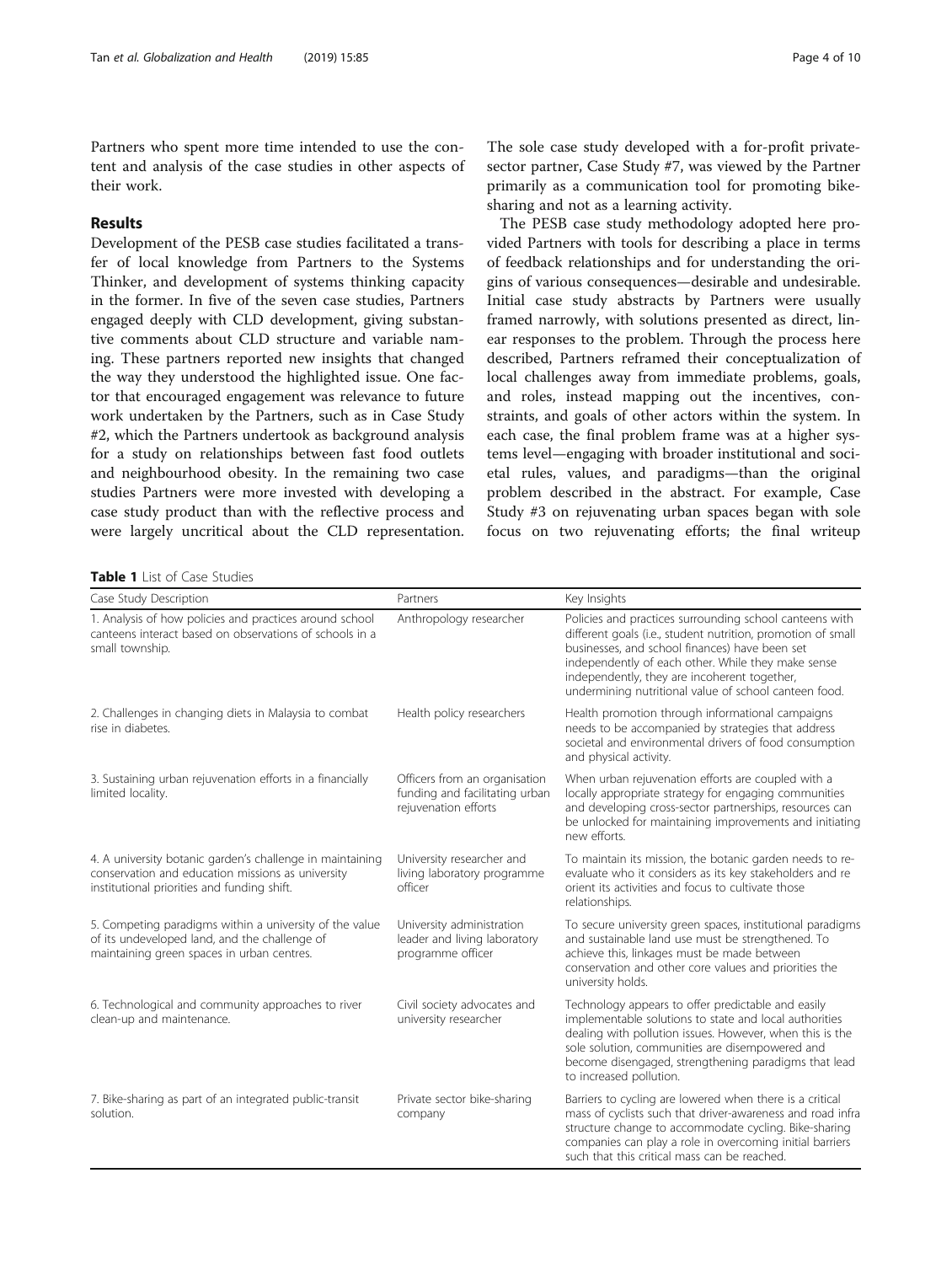placed these efforts within the larger challenge of maintaining and expanding urban green spaces through partnerships between local authorities and private actors. The CLDs developed in the case studies provided conceptual models useful for hypothesizing about leverage points, causal pathways and theories of change, and for prioritising among evidence to be collected or generated. This resulted in proposed solutions at higher problem levels, understood in connection with larger causal pathways for change.

Improved understanding among Partners of the complex nature of their case studies has had real-world relevance as they continue to work and advocate on these issues. For example, in Case Study #1, a Partner who had conducted an observational, anthropological study of the nutritional value of meals in school canteens developed an analytical framework for integrating the motivations and actions of various actors [[37\]](#page-9-0). The analysis revealed how important but diverse priorities—school funding, enterprise as welfare-promotion, and student health—underlying the different policies affecting school canteen operators undermined nutritional standards in student meals. The interactions of these policies were clear through the combined experiences of the different actors at the local level, but not through the viewpoints of any single actor or policy. The integrated approach in the case study enabled identification of key feedback loops that could be strengthened to increase the capacity and motivation of school canteen operators to provide healthy food options.

The PESB case studies had benefits beyond improved problem understanding. Several Partners requested further capacity building and engagement, having found the exercise valuable to their work. For example, one Partner initiated and funded a transdisciplinary workshop on campus sustainability, to extend insights from their case studies to other university actors. Additionally, the case studies provided compelling narratives which proved useful for Partners' organisations, both internally to improve understanding, and externally to communicate effectively. This was evidenced among the Partners for Case Study #6, who initiated a subsequent systems analysis on another water supply and sustainability issue.

# Example: illustration of localisation, capacity-building, and values-as-indicators

A pair of case studies (#4 and #5) are examined in-depth here to illustrate the ways in which the case study process improved Partner understanding that led to new actions. These case studies focused on campus sustainability in the setting of a major Malaysian public university, unpacking how place-specific institutional structures and paradigms support or threaten educational and outreach efforts and sustainable land use

choices [\[38](#page-9-0), [39\]](#page-9-0). Partners originated from a botanic garden facility with a broad mission of conservation and education and from a closely associated grassroots initiative (alumni and student) for ecological engagement and volunteerism adopted by the university. The first case study examined drift in university support for the broad botanic garden mission, while the latter examined a project conducted by the grassroots initiative that contributed to the preservation of a rewilded land bank in the face of developmental pressures.

A wide body of literature establishes the positive contributions that green space and biodiversity make to health, especially mental health [[40](#page-9-0)–[42](#page-9-0)]. However, drivers that promote appreciation, preservation, and cultivation of green space are strongly place-based and heavily subject to local context, including socioeconomic conditions, developmental legacy and climate [[43](#page-9-0), [44](#page-9-0)]. Malaysia is a developing economy, in which income generation is a high priority. Land is a priceless resource in the city and the neoliberal developmental paradigm adopted worldwide over recent decades has resulted in the side-lining of green space conservation [[45\]](#page-9-0). The intrinsic assumption in this paradigm is that undeveloped land constitutes an underutilised resource. Yet the modern-day reframing of development in terms of sustainability recognizes the value of green space. This is contained not only in SDG 15.9, calling for the integration of ecosystem and biodiversity values into national and local planning, but also in in SDG 11.7 which affirms the need to provide universal access to safe, inclusive and accessible, green and public spaces. University campuses and botanic gardens can contribute substantial institutional green space to a city [[46\]](#page-9-0), but most relevant examples come from well-resourced institutions in highly developed contexts.

These case studies explored the value to the university of maintaining or converting green spaces and the institutional values required to sustain urban green space efforts more broadly. The Partners' initial framing of the problem was in terms of individual decision-makers and their values, and of institutional resource constraints. While the Partners have a degree of agency in addressing the issues at hand, the primary locus of decisionmaking authority lies elsewhere, contributing to a sense of disempowerment and uncertainty over the long-term viability of their efforts. Their engagement with the case studies was, in part, an attempt to advocate for their positions on these issues.

A systems-level analysis shifted focus from personalities as guardians of values toward the influence of institutional structures and incentives in shaping institutional values. Partners attributed this to rigorous and repeated probing via the systems thinking process, which interrogated many underlying assumptions. For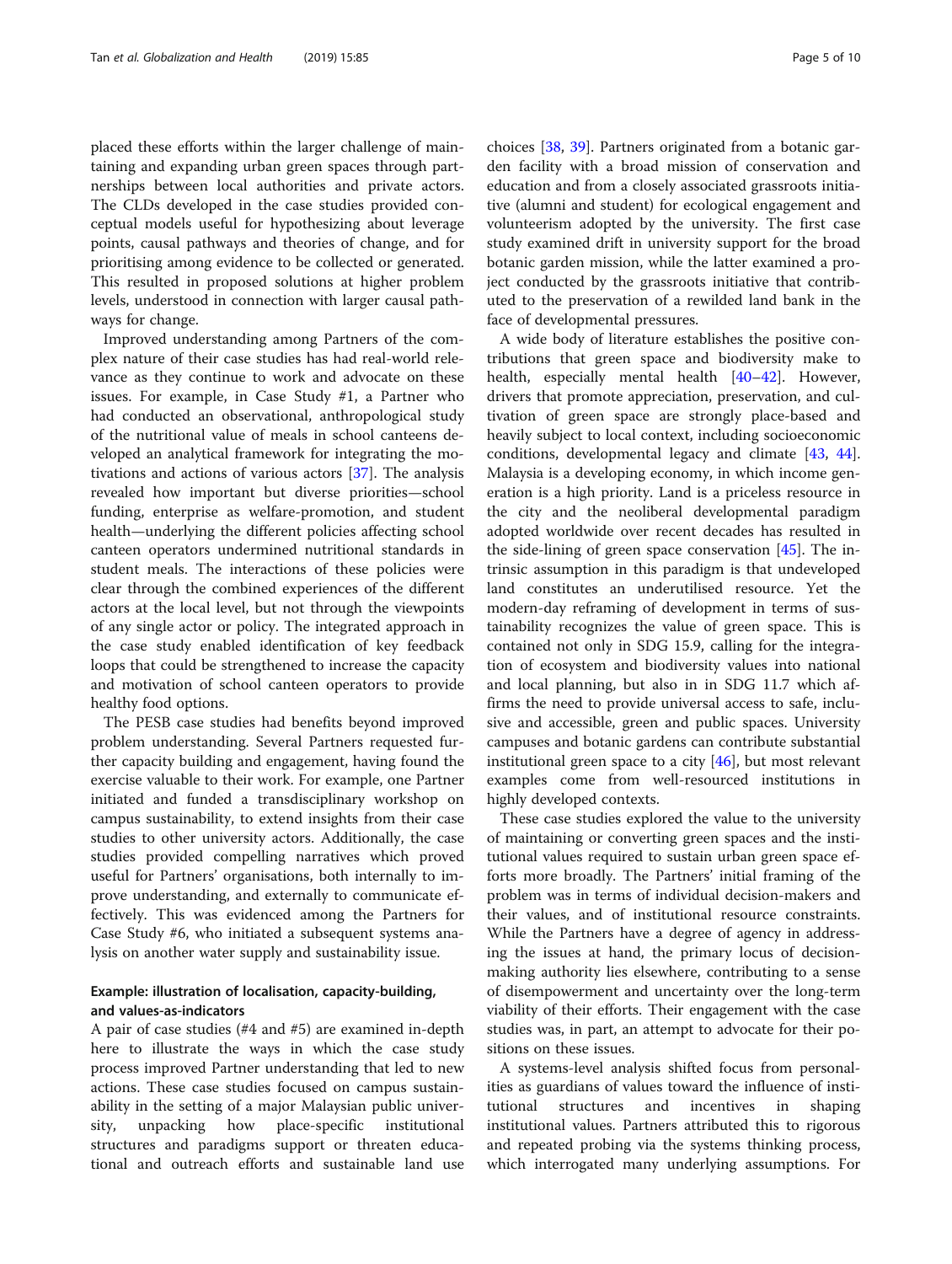example, funding cuts to the botanic garden were originally ascribed to budgetary constraints stemming from reduction of public funding for the university. Further reflection revealed shifts in the university institutional priorities as the fundamental driver, as university budgetary constraints had merely accelerated funding cuts to the botanic garden, a trend that had begun long before. This revised conceptual model of events created a better appreciation of the various constraints decisionmakers face and pointed toward institutional paradigms of undeveloped land as a core issue undermining support for biodiversity and greenspace initiatives (Fig. 1).

Whereas a general analysis of the issue of green space on campuses might focus on profit-vs-loss calculations, situating the issue within a unique place allowed for deeper consideration of the local socio-geographic context. The university's rewilded land bank is a significant green space in a locality where nature is otherwise scarce. The engagement of student volunteers in this project provided low-cost capacity building through fieldwork training at a time when classroom-based practical sessions were threatened by severe funding cuts across the university. Choosing to maintain green space fostered good will with neighbourhood residents who would have been affected by the proposed development. These insights suggested that Partners need not only advocate ecological and sustainability causes, but also seek out the systemic feedbacks that shape institutional perspectives and values related to land use (Fig. [2](#page-6-0)).

The case study process provided Partners a space to reflect on the importance of underlying variables, causes, consequences, and feedbacks. In developing their conceptual models and narratives with the Systems Thinker, the Partners revisited everyday experiences. This reflection catalysed discovery of the interconnectedness of the issues and more importantly, their linkages to wider narratives of sustainability. Partners re-evaluated the value of various key performance indicators in directing focus to the actions necessary to advance the overarching mission. One such example was the identification of land use paradigms as a central issue. This led the grassroots initiative to invest effort in engaging the university in dialogue on how land is valued. A prior focus on green space and biodiversity indicators, which remain important outcomes, overlooked the importance of engaging institutional values driving university decisionmaking processes. The Partners also undertook a systems analysis (not described here) to evaluate how best to position themselves in ways that would allow them to do this over the long term. This illustrates the role that values-as-indicators in SDG localisation can play in drawing actors' attention to critical processes that must be engaged to achieve desired outcomes [\[4](#page-8-0), [5](#page-8-0)].

# **Discussion**

# Utility for SDG localisation

Systems thinking has often been used as a tool for scaling-up local interventions for improved health outcomes [[47](#page-9-0), [48](#page-9-0)]. Here, a different approach has been taken, using systems approaches for down-scaling and localisation, recognising that complexity and interconnections exist at all problem scales. Indeed, the PESB case study methodology was conceptualised to enhance decision-making, especially in the face of cross-sectoral issues that impact health and wellbeing, by improving capacity for systemic understanding and transdisciplinary communication. As a bottom-up process, it features minimal resource requirements. These design parameters make this approach uniquely suited for SDG localisation, in which complex and interconnected challenges particular to a specific place need to be addressed with locally available resources (Table [2\)](#page-7-0).

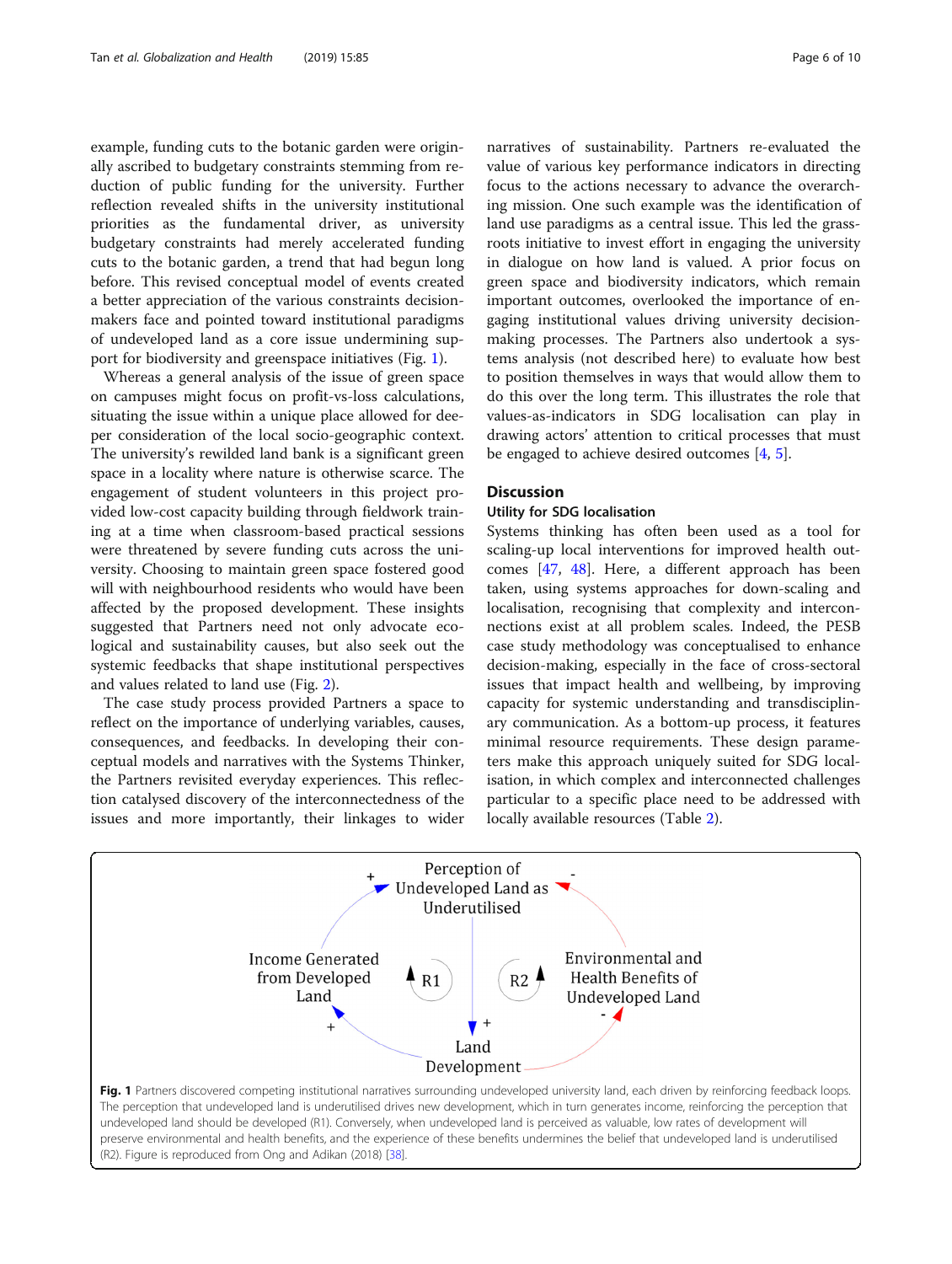<span id="page-6-0"></span>

In local SDG implementation, local indicators are important not only for measuring impacts, but for highlighting important processes that generate the desired outcomes. Indeed, systems thinking recognises that indicators are not just a measurement, but that the choice of indicators also changes system behaviour as indicators become targets and actors take actions accordingly [[49](#page-9-0)]. This can be beneficial if indicators are wellaligned with actual goals but can be detrimental if there are pathways to achieve indicators that are not relevant—or even detrimental—to desired outcomes. The case study methodology enables actors to develop conceptual models of systems processes, enabling them to choose supportive indicators in a holistic manner that acknowledges critical relationships and system leverage points [\[25\]](#page-9-0). Key processes often include the inculcation and nurturing of values that support the SDG goals—enabling factors that are often neglected in indicator selection because of the difficulties in quantifying and standardising such subjective and place-specific variables [[4,](#page-8-0) [5\]](#page-8-0). Systems approaches can enable and inform the process of re-examining accepted narratives, mitigating

against path dependency so that indicators are not adopted merely because of prior usage [[50](#page-9-0)].

The same improved conceptual models that enables better selection of local indicators also increases capacity to act. Systemic understanding is useful not only for identifying pathways and leverage points for achieving specific SDG targets, but also for identifying the potential unintended consequences of simultaneous SDG actions across different sectors and scales, as where efforts to achieve one SDG target reinforce or constrain efforts to achieve another  $[51]$  $[51]$ . Benefits are most apparent where multiple actors in sustainable development can be brought together in the development of a case study, with a simple systems model such as a CLD serving as an organizing principle for communication and relationship-building needed to achieve sustainable development.

Case studies are effective tools for advocating positions to policy-makers [\[52\]](#page-9-0). However, the complex messages and relationships frequently inherent in local operationalisation of the SDGs are often difficult to communicate in an accessible narrative. The CLDs used in the PESB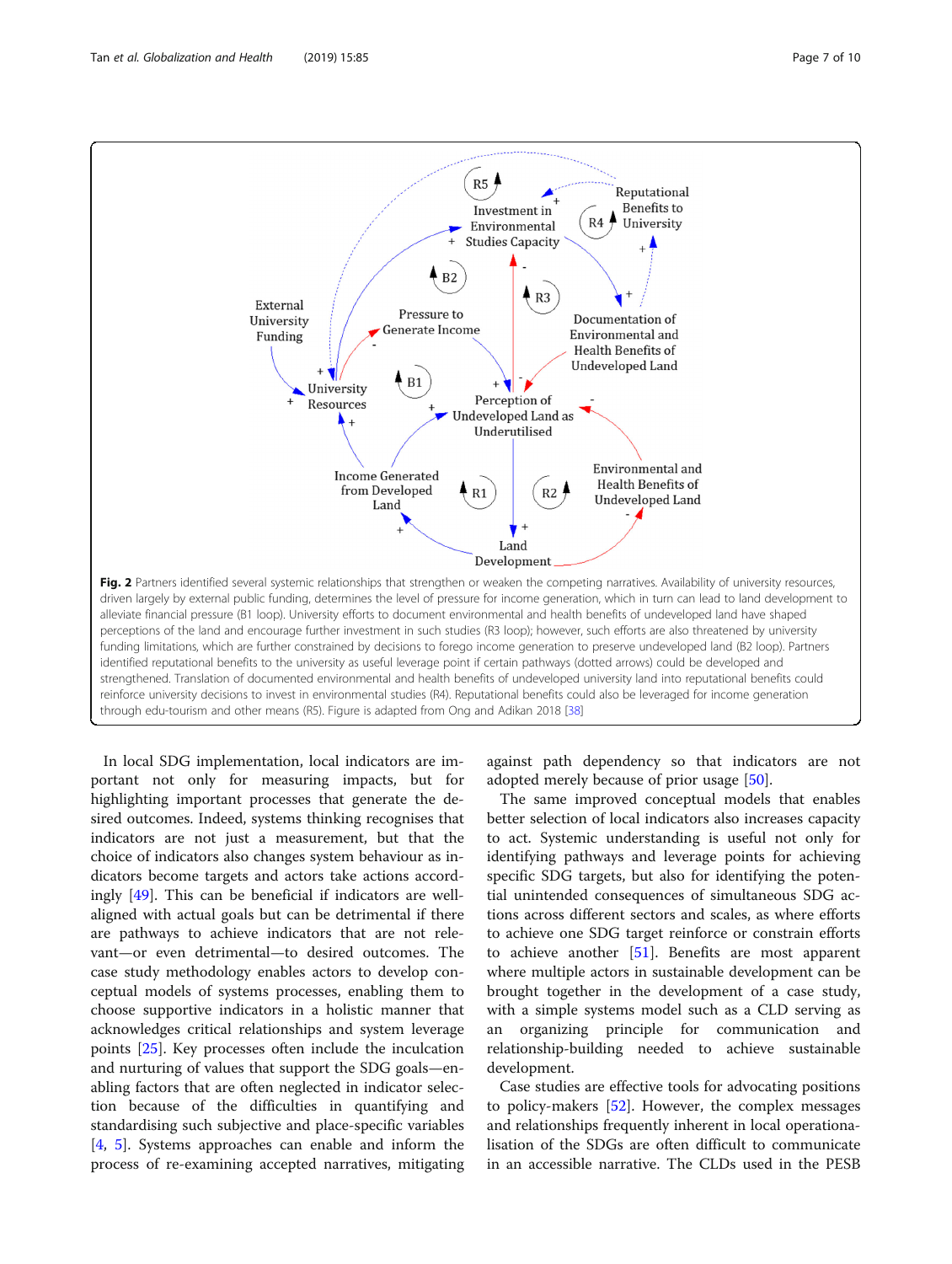<span id="page-7-0"></span>Table 2 Example of SDG Localisation Problem that Can be Addressed with Case Study Methodology

While the Malaysia Sustainable Development Goals Voluntary National Review Report 2017 (Economic Planning Unit, Prime Minister's Department, 2017) showed that Malaysia has made substantial overall progress toward SDG 3: Good Health and Well Being, sexual and reproductive health (SRH) nonetheless remains a concern. Contraceptives use and adolescents sexual and reproductive health remain difficult to operationalise due to diverse local gendered realities, culture and religion. Much of the shortcomings stem from problems in local implementation: SRH services are fragmented, with no clear mechanisms to coordinate and track progress. Common indicators and frameworks are necessary to coordinate action and leverage resources. Meaningful engagement with local communities has not been established particularly with the marginalised and underserved populations, including young people. Community members are perceived as passive recipients of FP and SRH programmes and services.

There is a lack of understanding and buy-in from other crucial partners at the local level including the Youth and Sports Ministry, Ministry of Education, Department for Islamic Development, and local community leaders. Addressing SRH needs of unmarried, young people and adolescents remains controversial for most of the key partners. Here, we see the need for [[1\]](#page-8-0) systemic understanding to overcome fragmentation of efforts [\[2](#page-8-0)]; for sense-making tools to enable bottom-up approaches to generate contextually appropriate solutions; and [[3](#page-8-0)] for powerful narratives that can challenge and shift deeply held paradigms. These needs in localisation are not unique to the challenges of FP and SRH, and the case study approach described herein attempts to address all three.

case studies address this challenge, acting as metaphors that communicate complex ideas and relationships that are not easily communicated through words alone [[21](#page-8-0), [53\]](#page-9-0). The input of the System Thinker was important to effectively use CLDs in this manner. In general, Partners tended to push for greater detail and complexity in CLDs, to represent all the particularities of their case study. While additional complexity was useful in exploration and achieving a comprehensive understanding of the issue, the Systems Thinker generally advocated for simplification to make key relationships visually observable and comprehensible.

# Strengths and limitations

The PESB case study methodology is one of several ways (e.g., workshops, co-production of dynamic simulations, etc.) in which systems thinking and place-based research can be brought together in systems approaches and comes with particular strengths and weaknesses. The development of the case studies involved extended engagement, which allowed the Partners to use, practice, and develop the skills of creating and interpreting causal loop diagrams to a higher level than can be done in a short course or workshop. It is a flexible methodology with low costs, enabling its utilisation in a wide variety of challenges. As it relies heavily on Partners implicit knowledge, it does not require the extensive data that certain systems methodologies rely on—which is typically unavailable at local scales.

There are a number of limitations in the PESB case study methodology. It is an involved and potentially time-intensive process, and several prospective Partners declined to participate for this reason. Interpersonal connections are important in cross-disciplinary work [[54\]](#page-9-0), especially in small co-located projects [[55\]](#page-9-0), and were important in sustaining a multi-month collaborative process. The opportunity to showcase work or highlight issues at WUF9 was a key incentive for Partners. Finding or creating such opportunities may be important for obtaining Partner interest when there is not prior interpersonal connection or interest in systems methodologies. A second major limitation was the lack of representation from different stakeholder groups in most of the case studies, limiting the scope of perspectives that could have been otherwise achieved. It can be difficult to obtain the buy-in needed from different groups, a factor that implies significant interpersonal management challenges for the Systems Thinker. The problem of limited perspective was partially addressed by asking the Partners to reflect deeply on the motivations and paradigms of the other actors involved in their challenges.

The PESB case study methodology can complement other systems tools. It can serve as a catalyst for transdisciplinary systems thinking workshops by creating outputs that draw interest and can also be a way of sustaining learning and engagement with systems methodologies following an introductory workshop. The CLDs developed through the case studies are also a good starting point for low-order systems dynamics modelling that can further aid local decision-making [\[56\]](#page-9-0). The PESB case study methodology is not dependent upon other systems methodologies to achieve impact, however: improved understanding of causal linkages can in itself improve local decision-making for the SDGs, generating benefits for population health and wellbeing. The extent of impact in this methodology depends on the same conditions that other transdisciplinary engagement tools depend upon: long-term follow-up and commitment of resources to act upon insights generated via transdisciplinary understanding.

# Conclusion

A Systems Thinker engaged several local Partners to coproduce placially explicit, systems-based case studies, using systems approaches to develop conceptual models and narratives that describe and analyse local urban challenges that impact health. In addition to producing documents that visually communicated complex challenges, this provided a method, suitable for resourcepoor contexts, for drawing out Partners' implicit and tacit knowledge and placing it in a systems framework. This process improved Partners' understanding of the challenges they faced, improving analysis and action.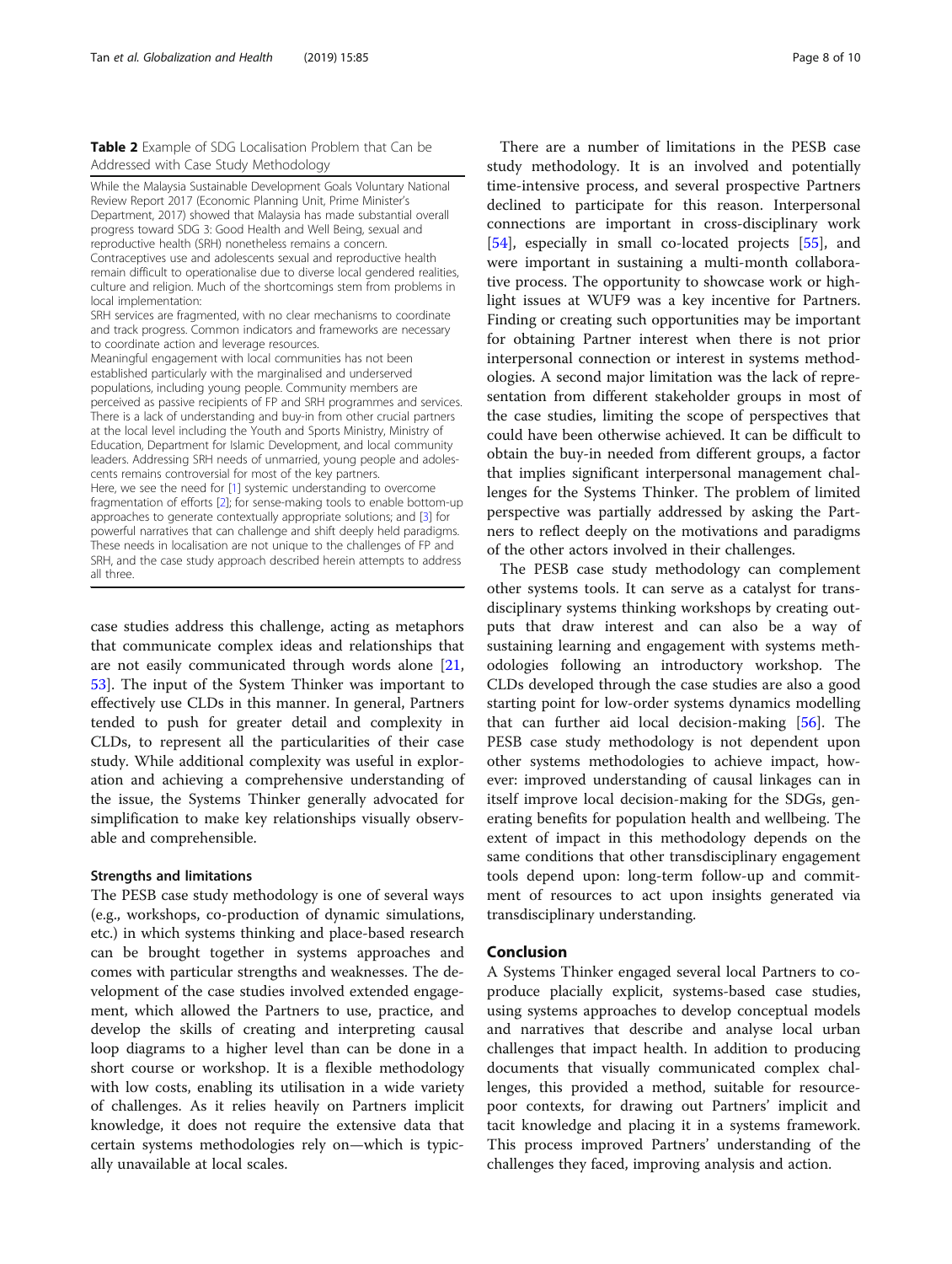<span id="page-8-0"></span>Local decision-making is critical to operationalising the SDGs. This affects urban planning, delivery of health services, education, environmental management, and many other factors that shape population level health. While the complexities of interlinkages coupled with lack of resources makes localisation of the SDGs a daunting task, local actors have vast implicit and tacit knowledge that they can draw upon. The PESB case study methodology is a powerful way of enabling these actors to articulate this knowledge through conceptual models for synthesis, evaluation, and action. Such placially explicit models can be powerful tools to inform local decision-making and communication, increasing the likelihood of achieving desired outcomes in local actions toward the SDGs.

# Acknowledgements

We acknowledge all the Partners who contributed to the co-production of the PESB case studies: Li Fang Fang, Lim Chee Han, Esther Sinirisan Chong, Daniel Lee, Murali Ram, M. Sugumaran, Faisal Rafiq Mahamd Adikan, Lai Chee Hui, Chan Ngai Weng, Afiq Azfar, and Ian Goh. We also thank Barry Newell and Katrina Proust for their support of the development of the PESB case studies.

#### Authors' contributions

DTT led the study design, carried it out, and led the preparation of this manuscript. JGS contributed to the study design and supported the development of the PESB case studies. BO was a Partner in two of the case studies and led the section, "Example: Illustration of Localisation, Capacity-Building, and Values-as-Indicators." DTT, JGS, YG, BMG, and TM developed the conceptual discussion of systems approaches, systems thinking, and placebased approaches in this paper. SCL led the section, "Example of SDG Localisation Problem that Can be Addressed with Case Study Methodology." All authors read and approved the final manuscript.

#### Funding

The conduct of this study was funded by a Newton-Ungku Omar Institutional Links grant (REF: 216400607).

# Availability of data and materials

Data sharing is not applicable to this article as no datasets were generated or analysed during the current study. The co-produced case studies can be accessed at [http://www.thriveurban.info/wp-content/uploads/2018/02/](http://www.thriveurban.info/wp-content/uploads/2018/02/SCHEMA-Case-Studies.pdf) [SCHEMA-Case-Studies.pdf](http://www.thriveurban.info/wp-content/uploads/2018/02/SCHEMA-Case-Studies.pdf)

Ethics approval and consent to participate Not applicable.

#### Consent for publication

Not applicable.

#### Competing interests

The authors declare that they have no competing interests.

#### Author details

<sup>1</sup>International Institute for Global Health, United Nations University, Kuala Lumpur, Malaysia. <sup>2</sup>Sustainable Places Research Institute, Cardiff University, Cardiff, Wales, UK. <sup>3</sup>Urban Biodiversity Initiative, Kuala Lumpur, Malaysia.

# Received: 11 March 2019 Accepted: 7 November 2019 Published online: 18 December 2019

#### References

WHO. Health as the pulse of the new urban agenda: United Nations conference on housing and sustainable urban development, Quito, October 2016. Geneva, Switzerland: World Health Organization; 2016. [https://apps.](https://apps.who.int/iris/bitstream/handle/10665/250367/9789241511445-eng.pdf?sequence=1)

# [who.int/iris/bitstream/handle/10665/250367/9789241511445-eng.](https://apps.who.int/iris/bitstream/handle/10665/250367/9789241511445-eng.pdf?sequence=1) [pdf?sequence=1.](https://apps.who.int/iris/bitstream/handle/10665/250367/9789241511445-eng.pdf?sequence=1)

- 2. Klopp JM, Petretta DL. The urban sustainable development goal: indicators, complexity and the politics of measuring cities. Cities. 2017 Mar 1;63:92–7.
- Patel Z, Greyling S, Simon D, Arfvidsson H, Moodley N, Primo N, et al. Local responses to global sustainability agendas: learning from experimenting with the urban sustainable development goal in Cape Town. Sustain Sci. 2017 Sep 1;12(5):785–97.
- 4. Burford G, Hoover E, Velasco I, Janoušková S, Jimenez A, Piggot G, et al. Bringing the "missing pillar" into sustainable development goals: towards Intersubjective values-based indicators. Sustainability. 2013 Jul 12;5(7):3035–59.
- 5. Burford G, Tamás P, Harder M, Burford G, Tamás P, Harder MK. Can we improve Indicator Design for Complex Sustainable Development Goals? A comparison of a values-based and conventional approach. Sustainability. 2016 Aug 30;8(9):861.
- 6. Corburn J. Confronting the challenges in reconnecting urban planning and public health. Am J Public Health. 2004 Apr;94(4):541–6.
- 7. Smit W, Hancock T, Kumaresen J, Santos-Burgoa C, Meneses RS-K, Friel S. Toward a research and action agenda on urban planning/design and health equity in cities in low and middle-income countries. J Urban Health. 2011 Oct 1;88(5):875.
- 8. Koohsari MJ, Badland H, Giles-Corti B. (re)designing the built environment to support physical activity: bringing public health back into urban design and planning. Cities. 2013 Dec 1;35:294–8.
- 9. Allington G, Fernandez-Gimenez M, Chen J, Brown D. Combining participatory scenario planning and systems modeling to identify drivers of future sustainability on the Mongolian Plateau. Ecol Soc [Internet]. 2018 Apr 17 [cited 2018 Jul 20];23(2). Available from: [https://www.ecologyandsociety.](https://www.ecologyandsociety.org/vol23/iss2/art9/) [org/vol23/iss2/art9/](https://www.ecologyandsociety.org/vol23/iss2/art9/)
- 10. Ens EJ, Pert P, Clarke PA, Budden M, Clubb L, Doran B, et al. Indigenous biocultural knowledge in ecosystem science and management: review and insight from Australia. Biol Conserv. 2015 Jan 1;181:133–49.
- 11. Keynan A, Ben-Zvi Assaraf O, Goldman D. The repertory grid as a tool for evaluating the development of students' ecological system thinking abilities. Stud Educ Eval. 2014 Jun 1;41:90–105.
- 12. Bai X, Surveyer A, Elmqvist T, Gatzweiler FW, Güneralp B, Parnell S, et al. Defining and advancing a systems approach for sustainable cities. Curr Opin Environ Sustain. 2016 Dec 1;23:69–78.
- 13. de Oliveira JAP, Doll CNH, Siri J, Dreyfus M, Farzaneh H, Capon A. Urban governance and the systems approaches to health-environment co-benefits in cities. Cad Saude Publica. 2015 Nov;31(Suppl 1):25–38.
- 14. Rietveld LC, Siri JG, Chakravarty I, Arsénio AM, Biswas R, Chatterjee A. Improving health in cities through systems approaches for urban water management. Environ Health. 2016;15(1):151–60.
- 15. Siri JG, Newell B, Proust K, Capon A. Urbanization, Extreme Events, and Health: The Case for Systems Approaches in Mitigation, Management, and Response. Asia Pac J Public Health [Internet]. 2015 Jul 28 [cited 2015 Jul 31]; Available from: <http://aph.sagepub.com/cgi/doi/10.1177/1010539515595694>
- 16. Arnold RD, Wade JP. A definition of systems thinking: a systems approach. Procedia Comput Sci. 2015 Jan 1;44:669–78.
- 17. Sterman JD. Learning from evidence in a complex world. Am J Public Health. 2006 Mar;96(3):505–14.
- 18. Clifford N, Richards K. Earth system science: an oxymoron? Earth Surf Process Landf. 2005;30(3):379–83.
- 19. Wilbanks TJ. Putting "place" in a multiscale context: perspectives from the sustainability sciences. Environ Sci Pol. 2015 Nov 1;53:70–9.
- 20. Cartwright N. Knowing what we are talking about: why evidence doesn't always travel [Internet]. 2013 [cited 2019 Aug 2]. Available from: [https://www.](https://www.ingentaconnect.com/content/tpp/ep/2013/00000009/00000001/art00008) [ingentaconnect.com/content/tpp/ep/2013/00000009/00000001/art00008](https://www.ingentaconnect.com/content/tpp/ep/2013/00000009/00000001/art00008)
- 21. Newell B. Simple models, powerful ideas: towards effective integrative practice. Glob Environ Change. 2012 Aug 1;22(3):776–83.
- 22. Tress B, Tress G, Fry G. Defining concepts and the process of knowledge production in integrative research. In: From Landscape Research to Landscape Planning: Aspects of Integration, Education and Application. Dordrecht, the Netherlands: Springer; 2005.
- 23. Moskwa E, Bardsley DK, Robinson GM, Weber D. Generating narratives on bushfire risk and biodiversity values to inform environmental policy. Environ Sci Pol. 2018 Nov 1;89:30–40.
- 24. Proust K, Newell B, Brown H, Capon A, Browne C, Burton A, et al. Human health and climate change: leverage points for adaptation in urban environments. Int J Environ Res Public Health. 2012 Jun;9(6):2134–58.